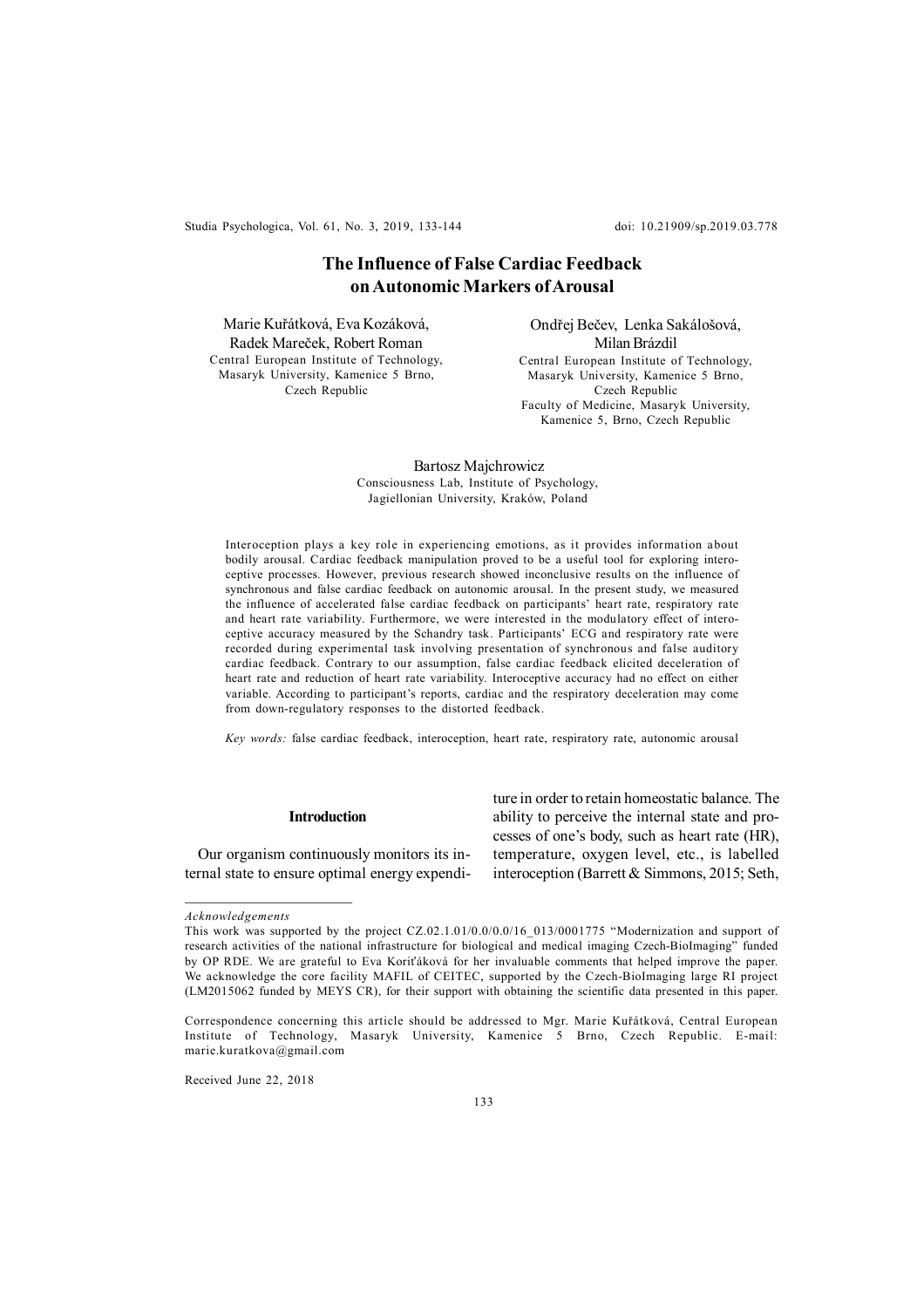2013; Murphy, Brewer, Catmur, & Bird, 2017). Subjects with good interoceptive ability are better in perceiving their physiological condition and are more aware of their physiological changes (Garfinkel, Seth, Barrett, Suzuki, & Critchley, 2015). Interoception has been modeled as having three dimensions (Garfinkel et al., 2015, p. 66). One of the dimensions is interoceptive accuracy, which represents the objective accuracy in detecting bodily signals and it can be measured with objective methods, such as the Schandry task (Schandry, 1981).

Interoception plays an important role in experiencing emotions, since it provides information about bodily arousal (Wiens, 2005). For example, Wiens, Mezzacappa, and Katkin (2000) found that "good detectors" of their own heartbeat reported higher intensity of emotions than "poor detectors", while there was no difference in experience of emotional valence between both groups. The importance of interoception for adequate functioning is further illustrated by differences in interoceptive ability between patient groups. Patients with anorexia nervosa (Pollatos, Kurz et al., 2008), anxiety, social anxiety and panic disorder exhibit differences in interoceptive capacities (Stevens et al., 2011; Domschke, Stevens, Pfleiderer, & Gerlach, 2010). It has also been put forward that disturbances in adequate interoception are linked to depersonalization and dissociative disorders (Seth, Suzuki, & Critchley, 2012). Some studies suggest that some patients are better in the capacity to detect interoceptive signals (Stevens et al., 2011; Van der Does, Antony, Ehlers, & Barsky, 2000), while others place the difference on the metacognitive level of beliefs about such signals (Yoris et al., 2015).

The interoceptive representation of internal states can be experimentally manipulated to study how the representation of the physical state affects participants' performance in experimental tasks, their subjective arousal and physiological reaction (Kleint, Wittchen, & Lueken, 2015; Wild, Clark, Ehlers, & McManus, 2008). Interestingly, the effect of such manipulation on physiological reactions varies according to interoceptive capacities or psychiatric conditions. One way to manipulate the representation of the physiological state is through distorted external feedback, usually called *false cardiac feedback* (FCF). During false cardiac feedback, a person is exposed to a visual or an auditory cardiac feedback that is artificially accelerated, decelerated or shifted (also called asynchronous) (Gray, Harrison, Wiens, & Critchley, 2007). The person exposed to this feedback is not informed about the experimental manipulation.

Previous studies provided conflicting evidence on the influence of FCF on experienced arousal, measured by skin conductance and HR. Makkar and Grisham (2013) reported no significant effect of accelerated and decelerated FCF on the actual HR in groups of healthy low and high socially anxious participants. However, their results demonstrated that accelerated false feedback negatively affects mood, performance appraisals, and self-related cognition. Similarly, healthy participants in Kleint et al. (2015) reported a higher subjective arousal after the accelerated FCF conditions, although objective skin conductance did not differ. Conversely, Story and Craske (2008) reported that HR increased in response to increasing FCF in two extreme groups of healthy participants with and without elevated anxiety sensitivity. There was no significant difference in skin conductance. In sum, these results suggest that while the subject's reaction to FCF may not be recorded by physiological measures, they may nevertheless experience reportable subjective effects.

The extent of arousal during FCF could also be affected by other psychological factors, e.g. interoceptive accuracy. Higher interoceptive accuracy seems to correlate with one's ability to regulate arousal related to the emotional stimuli. Füstös, Gramann, Herbert, and Pollatos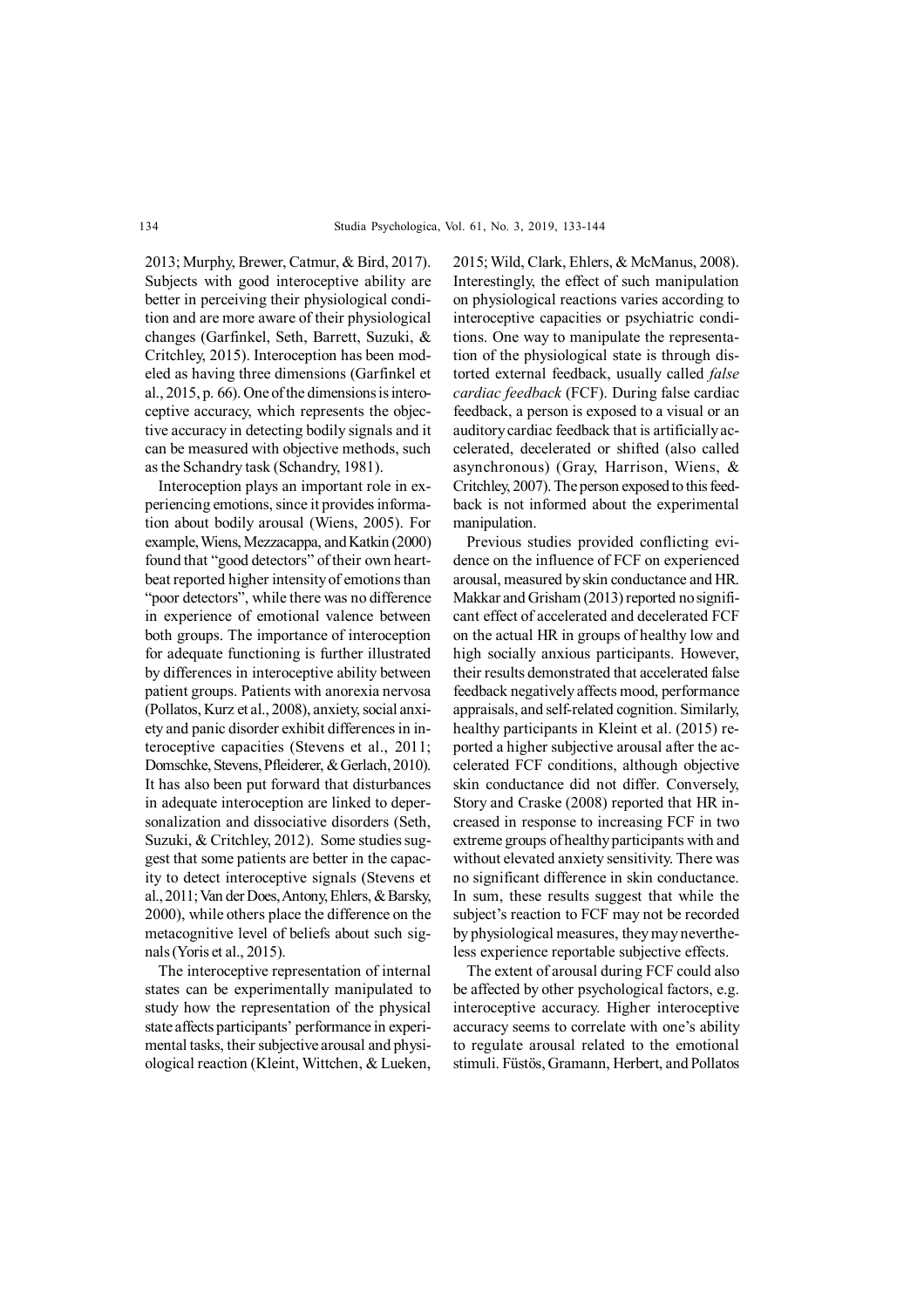(2012) showed that the more aware a person was of bodily processes (higher interoceptive accuracy), the more successful they were in down-regulating the emotional response to negative affect evoked by emotionally stimulating pictures. Kever, Pollatos, Vermeulen, and Grynberg (2015) found a similar link between interoceptive accuracy and emotion regulation – better detection of bodily signals facilitated the selection and implementation of emotion regulation strategies. Bogaerts, Notebaert, Van Diest, Devriese, De Peuter, and Van den Bergh (2005) found that participants with high negative affectivity have a reduced accuracy in the perception of respiratory symptoms. These results support the conclusion that in healthy subjects, the higher interoceptive awareness positively correlates with participants' ability to down-regulate their emotional response to negative affect. Further investigation of interoceptive accuracy can clarify how it affects regulation of physiological reaction during emotional response and could reveal how lower interoceptive ability in different groups of psychiatric patients impacts their emotional regulation.

## **The Present Study**

The purpose of this study is to expand on the results of Kleint et al. (2015) and to test whether the reported and experienced change in arousal in response to false cardiac feedback is traceable in other physiological measures, such as the HR or respiration.

We recorded *heart rate* (HR) and *respiratory rate* (ResR) during two conditions: accelerated false cardiac feedback (FCF) and synchronous cardiac feedback (SCF). Since a decrease in *heart rate variability* (HRV) can be used as a measure of acute stress (e.g., Rieber et al., 2009; Dimitriev, Dimitriev, Karpenko, & Saperova, 2008), we also analyzed HRV as an indicator of experienced stress throughout the experiment.

We used Schandry Mental Tracking Task to assess whether interoceptive accuracy influences the change in ResR, HR and HRV during FCF. As previously mentioned, studies suggest that higher interoceptive accuracy correlates with the ability to down-regulate emotional responses to negative affect (Füstös et al., 2012; Kever et al., 2015). The question is to what extent this down-regulation will be observable in HR, ResR and HRV and if it is possible that participants with higher interoceptive accuracy can, due to suggested down-regulation of negative affect, experience milder physiological response to false cardiac feedback.

# **Hypotheses**

Three main hypotheses were investigated. It was hypothesized that 1) the heart rate (HR) and respiratory rate (ResR) will be higher in FCF blocks compared to SCF blocks; 2) participants' heart rate variability (HRV) will be smaller in FCF blocks than in SCF blocks; 3) participants with higher interoceptive accuracy scores will react to FCF with smaller changes in HR, ResR and HRV than participants with lower interoceptive accuracy scores.

#### **Methods**

#### **Participants**

In total, 36 subjects, mostly university students, were recruited via social network groups. Only healthy, right-handed subjects not suffering from any cardiac disease, neurological or psychiatric disorder were accepted to participate in the experiment. Due to technical issues (high number of artefacts in the HR recording), the data obtained from 9 participants had to be excluded from the analyses. The final sample for analyses included 27 subjects (10 males, mean age =  $25.1$ ,  $SD = 5.41$ ). All subjects provided written informed consent prior to the ex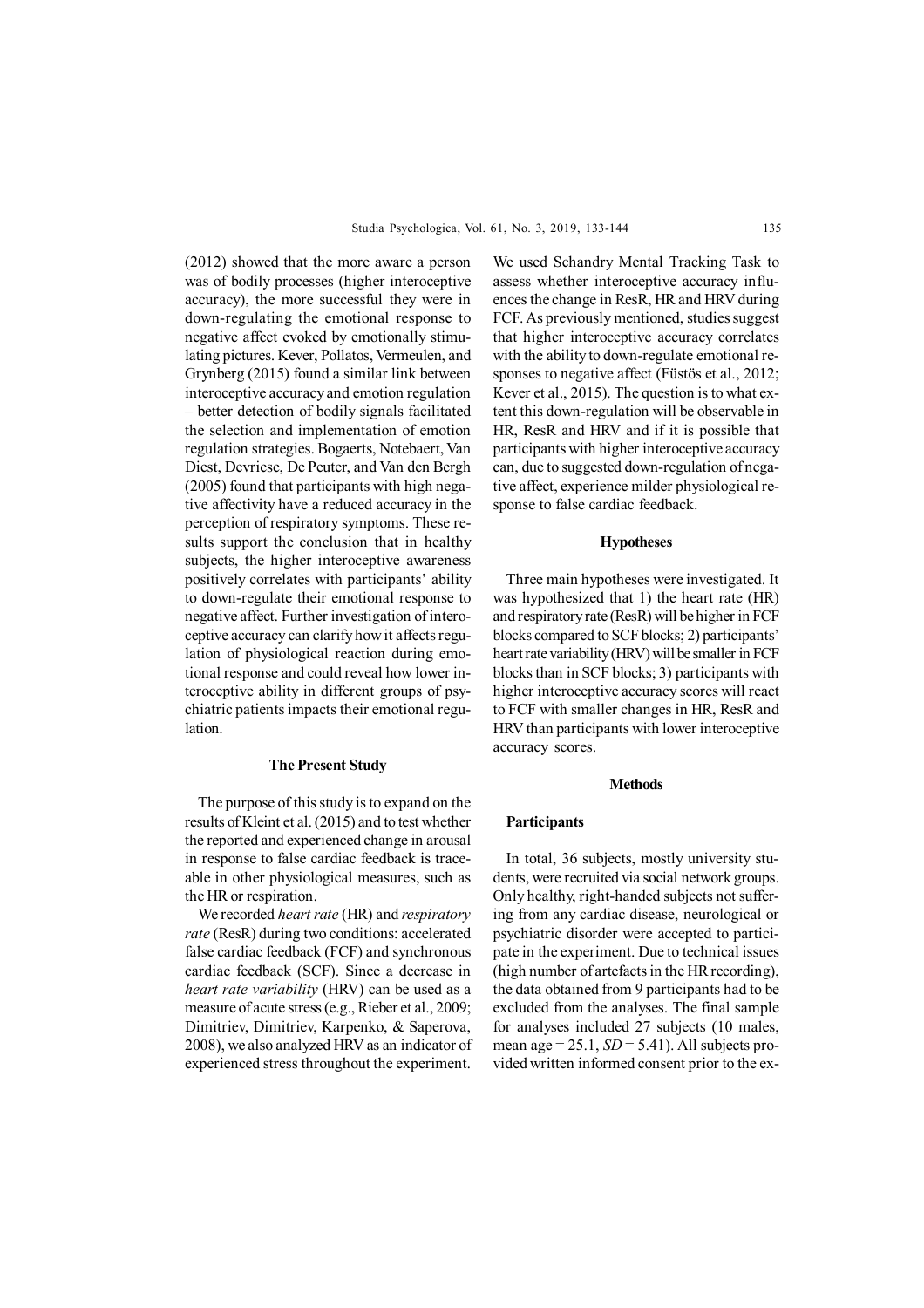periment and were informed about the purpose of the study. This experiment was approved by the ethical committee of Masaryk University.

# **Experimental Design**

The experiment had a 2x2 within-subject design with cardiac feedback condition (FCF/SCF) and IB condition (active/passive). During this experiment, participants performed the Intentional Binding (IB) task while the auditory cardiac feedback stimulation in the form of beeps was played through loudspeakers. Participants' electrocardiography (ECG), skin conductance and respiratory rate (ResR) were measured during this task. Schandry Mental Tracking Task (Schandry, 1981) was used for measuring the participants' interoceptive accuracy. A short demographic questionnaire was also included (age, education, etc.). In this study, only the physiological data (ECG, RR) from the IB task will be presented. Due to technical issues during the data acquisition and poor data quality, skin conductance data were excluded from the subsequent analyses.

### **Procedure**

Prior to the experiment, the participants were asked to fill in an online demographic questionnaire. Upon their arrival, they were informed about how the experimental procedure would proceed. They were told that the experiment was aimed at studying the brain's reactions to the auditory feedback of their heart activity. Participants were not informed that the cardiac feedback may be manipulated.

Recording took place in a shielded EEG Lab. Electrodes for ECG and skin conductance and respiratory belt were placed on participants prior to both tasks. Electrocardiogram (ECG) and respiratory curve were recorded with a BrainProducts BrainAmp ExG MR amplifier with an AUX box (BrainProducts, GmbH, Germany) with a sampling frequency of 5 kHz per channel. The ECG signal was recorded via 2 electrodes placed on participants' chest – one on the lower sternum level, the other under the midpoint of the left armpit. For the purpose of the cardiac feedback, the acquired ECG was processed in real time via MATLAB (MathWorks) in blocks of 20ms (100 samples) of the ECG signal. The signal variance computed for each block separately constituted latent signal with the sample rate of 50Hz that contained peaks corresponding to heart beats. A short time before the IB task we manually set a threshold for heart beat detection that was controlled and adjusted when needed during the whole experiment. The respiratory curve was recorded via a pneumatic respiration belt sensor placed around the participants' chest.

First, participants undertook Schandry Mental Tracking Task which lasted approximately 10 minutes. The participants had to count their heartbeats during three different time periods (35, 45, and 25 s) only by concentrating on bodily feelings that can be associated with their heart. They were not allowed to take their pulse or to use any other means that could possibly help them in their estimation.

Second, they undertook the IB task, which lasted approximately 30 minutes and consisted of 4 blocks – 2 active and 2 passive (counterbalanced APAP/PAPA). Each section consisted of 12 trials. The trial was initiated by fixation cross screen. In following 2.6 sec long window, the action was performed either voluntarily by a participant (Active condition) or computer (Passive condition). The passive condition differed from the active by means of the action execution. In the active condition, action had a form of voluntary button press on a keyboard, while in the passive condition, participants remained passive and the computer-triggered action had a form of auditory click-sound. After a short delay (600, 900 or 1200 ms) an effect (sound) was presented followed by the grey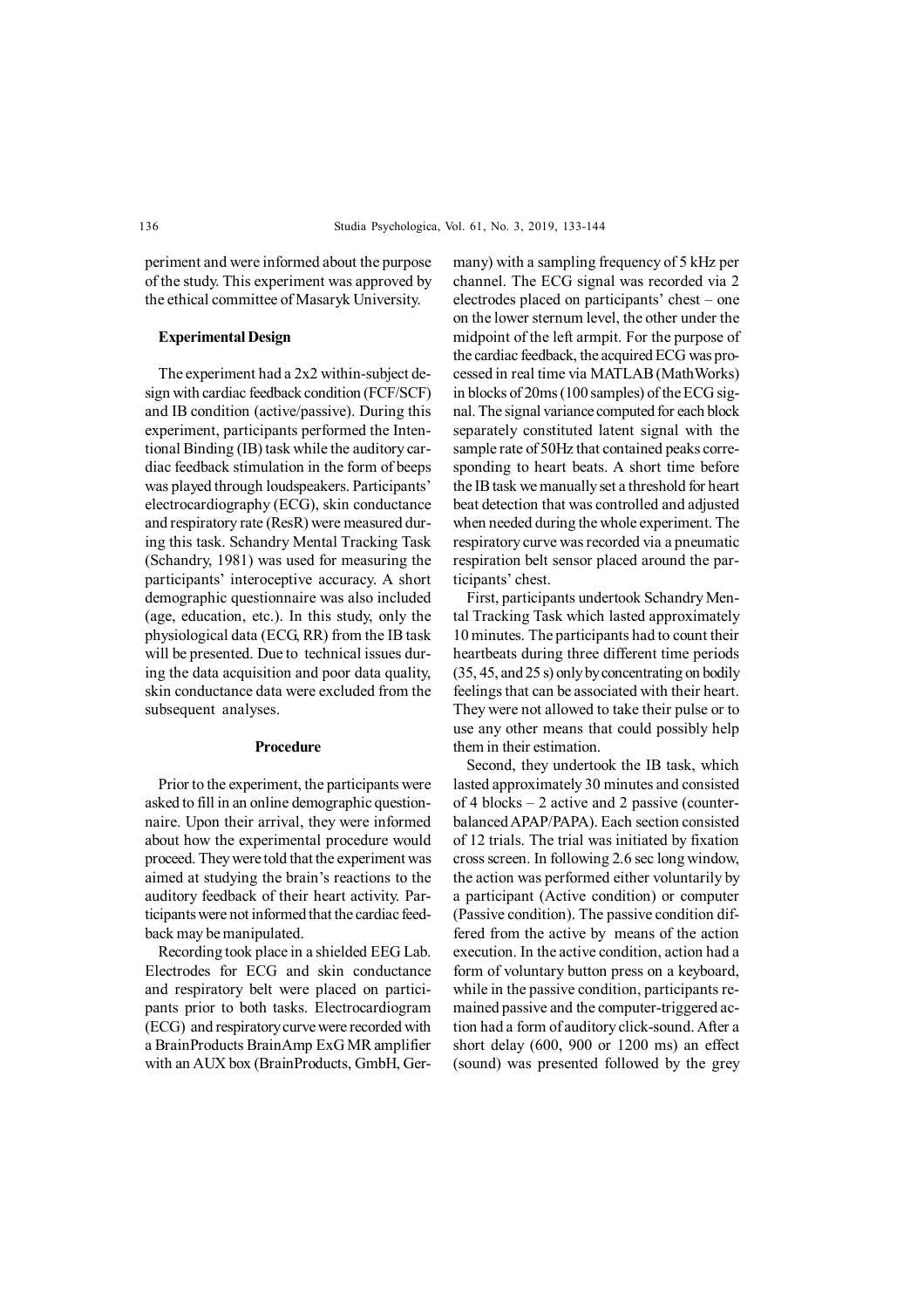reporting screen. In this final part, participants indicated perceived time delay between the action and effect by an interval reproduction method – holding the key for a duration corresponding to the perceived action-effect interval.

The participants listened to auditory cardiac feedback through loudspeakers during the whole experiment (a 100ms – 440 Hz sine wave). The feedback was presented in two different conditions – false cardiac feedback (FCF) and synchronous cardiac feedback (SCF). SCF corresponded to the participants' heartbeat, i.e. the beep was played immediately after cardiac R-wave detection. In the FCF, the beeps representing heart beats were accelerated. Inter-beep intervals were shortened to 70% of the interbeat intervals. These two types of cardiac feedback were played in alternating, twenty-sevensecond long blocks, 48 blocks in total.

At the end of the experimental session, participants were debriefed and provided with the explanation of the real purpose of the experiment.

### **Statistical Analysis**

The ECG was pre-processed in Brain Vision Analyzer 2.0 (BVA, Brain Products). We used a semi-automatic detection of R-waves implemented in BVA. By comparing a timing of realtime detected heart beats to a timing of the offline detected R-waves, we were able to check the accuracy of real-time detection and feedback itself. Whenever we found more than a single error of real-time detection during the 27-s block of any type of cardiac feedback, the block was discarded from the ensuing analyses. The error was defined as a timing difference bigger than 100ms. The median of discarded blocks was 2 out of 48 (lower quartile = 0; upper quartile = 8).

For the statistical analysis, a mean value of the HR in beats per minute (bpm) was calculated for each condition. The standard deviation of RR intervals (SDNN) and mean value of root mean square of successive RR interval differences (RMSSD) (Berntson, Lozano, & Chen, 2005) were used as indicators of heart rate variability in each condition. SignalPlant (Nejedly & Virgala, 2016) was used for the analysis of the respiratory curve recordings. Mean values of the ResR in breaths per minute (bpm) were calculated for each condition.

The interoceptive accuracy (IA) score was calculated as the mean score across three heartbeat perception intervals using the following transformation based on Pollatos, Traut-Mattausch et al. (2007, p. 935):

$$
\frac{1}{3}\Sigma \left( 1 - \frac{|recorded \text{ heartbeats} - counted \text{ heartbeats}|}{recorded \text{ heartbeats}} \right)
$$

The interoceptive accuracy score (IA score) can vary from 0 to 1. High scores indicate strong interoceptive accuracy, i.e. only a small difference between the counted and the recorded heartbeats. The IA score was centered to the mean.

Due to the experimental design, 2x2 ANCOVA for repeated measures was used for analysis of heart rate, with feedback condition (false – synchronous) and IB condition (passive – active) and the IA score as a covariate. Dependent *t*-tests were used for heart rate post hoc analysis. In total, five tests were performed with subsequent pairs: FCF Passive vs. SCF Passive; FCF Active vs. SCF Active; FCF Passive vs. FCF Active; SCF Passive vs. SCF Active; difference in passive condition vs. difference in active condition. Bonferroni correction was used for *p*-value adjustment.

For the analysis of SDNN, 2x2 ANCOVA for repeated measures was also used. As a post hoc analysis, the dependent *t*-tests were used for SDNN. The same pairs and correction as in the analysis of HR were used. Bonferroni correction was also used for *t*-test *p*-values adjustment.

Due to the non-normal distribution of RMSSD and respiratory rate data, logarithmic transfor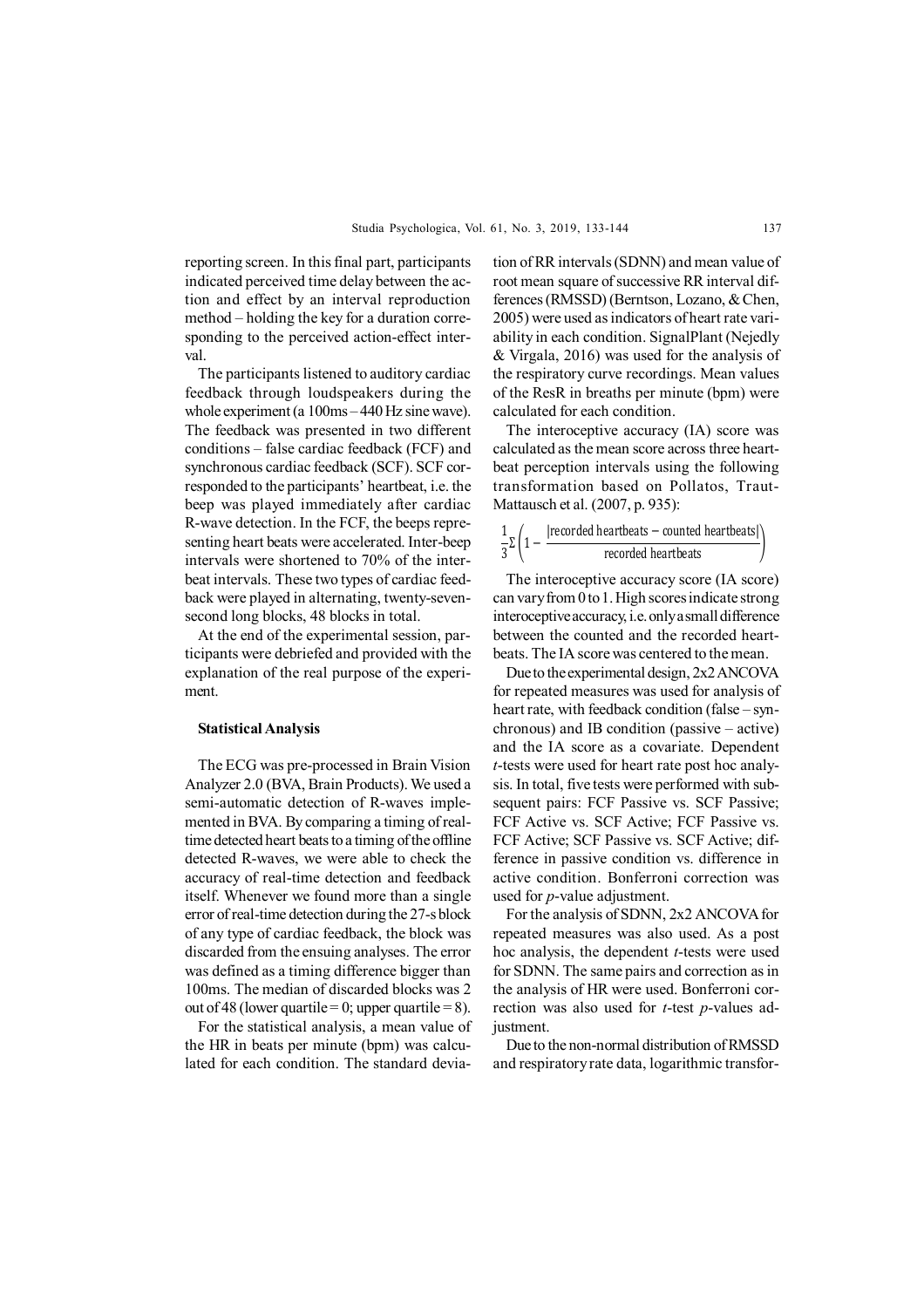mation was used for normalization. The data were non-normally distributed even after logarithmic transformation. For this reason, Wilcoxon signed-ranks tests were used for the analysis. The same pairs as in post hoc tests were used and Bonferroni correction was also used.

#### **Results**

Heart rate in false blocks compared to synchronous blocks differed significantly [*F*(1, 25) action between feedback and IB condition was The HR in the IB condition differed more during the synchronous feedback blocks (Table 1, Figure 1, Figure 2) than during the false feedback blocks. There were no other significant results between other conditions and no significant interaction of any condition with IA score (Table 2).  $= 18.19, p < 0.001, \eta_p^2 = 0.42$ . Also, the intersignificant  $[F(1, 25) = 6.30, p = 0.019, \eta_p^2 = 0.20]$ .

The dependent *t*-tests showed that the FCF in the passive condition (FCF Passive vs. SCF Passive) did elicit a significant change in HR [*t*(26) = - 4.95, *p* < 0.001, *Cohen's d* = -0.95]. The HR was slower during the FCF blocks (mean = 74.48,  $SD = 10.97$ ) compared to the SCF blocks (mean = 75.35, *SD* = 11. 16) (Table 1, Figure 1, Figure 2). There were no other significant results in paired *t*-tests (Table 2).

Feedback condition had a significant effect There were no other significant results between other conditions and no significant interaction of any condition with IA score (Table 2). on SDNN  $[F(1, 25) = 12.36, p = 0.002, \eta_p^2 = 0.33]$ .

Dependent *t*-tests showed that the FCF in the passive condition (FCF Passive vs. SCF Passive) did elicit a significant change in SDNN  $[t(26) = -2.80, p = 0.05, Cohen's d = -0.54]$ . The SDNN was lower during the FCF blocks (mean  $= 52.00, SD = 15.98$  compared to the SCF blocks (mean = 56.74, *SD* = 15.99) (Table 1, Figure 1, Figure 2). The SDNN during the FCF blocks in

Table 1 *Means and standard deviations of the heart rate (beats per minute), the respiratory rate (breaths per minute), SDNN (ms) and RMSSD (ms) for the Cardiac Feedback and the IB conditions in the IB task*

|                            | Heart rate (bpm) |            | SDNN (ms) |                        |  |
|----------------------------|------------------|------------|-----------|------------------------|--|
|                            | Mean             | SD         | Mean      | SD                     |  |
| <b>SCF</b> Active          | 74.90            | 11.31      | 54.86     | 14.72                  |  |
| <b>SCF Passive</b>         | 75.35            | 11.16      | 56.74     | 15.99                  |  |
| <b>FCF</b> Active          | 74.51            | 11.03      | 49.79     | 14.52                  |  |
| <b>FCF Passive</b>         | 74.48            | 10.97      | 52.00     | 15.98                  |  |
| Difference FCF A – SCF A   | $-0.39$          | 0.89       | $-5.07$   | 8.41                   |  |
| Difference $FCF P - SCF P$ | $-0.86$          | 0.90       | $-4.74$   | 8.80                   |  |
|                            |                  |            |           |                        |  |
|                            |                  | RMSSD (ms) |           | Respiratory rate (bpm) |  |
|                            | Mean             | SD         | Mean      | SD.                    |  |
| <b>SCF</b> Active          | 33.83            | 13.65      | 17.27     | 2.31                   |  |
| <b>SCF Passive</b>         | 34.33            | 12.98      | 17,37     | 2.08                   |  |
| <b>FCF</b> Active          | 34.26            | 13.91      | 17.49     | 2.23                   |  |
| <b>FCF Passive</b>         | 35.93            | 15.02      | 17.15     | 2.42                   |  |
| Difference $FCF A - SCF A$ | 0.42             | 3.62       | 0.12      | $-1.04$                |  |
| Difference $FCF P - SCF P$ | 1.60             | 6.45       | $-0.13$   | $-1.95$                |  |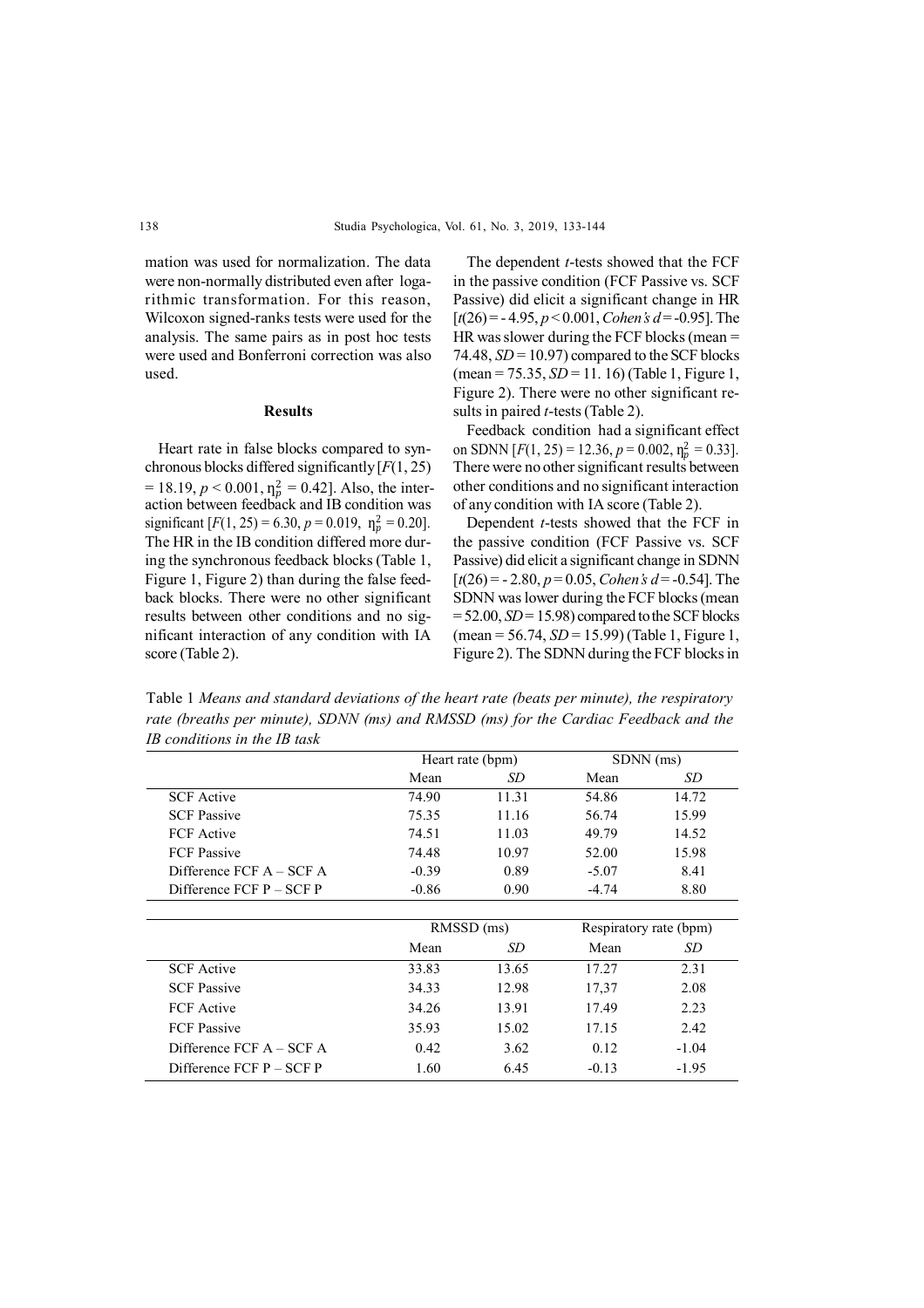

*Figure 1* Mean (cross) and median a) heart rate (beats per minute), b) SDNN (ms), c) RMSSD (ms), d) respiratory rate (breaths per minute) for the Feedback and the IB condition in the IB task (box – first and third quartile, whiskers – minimum and maximum value).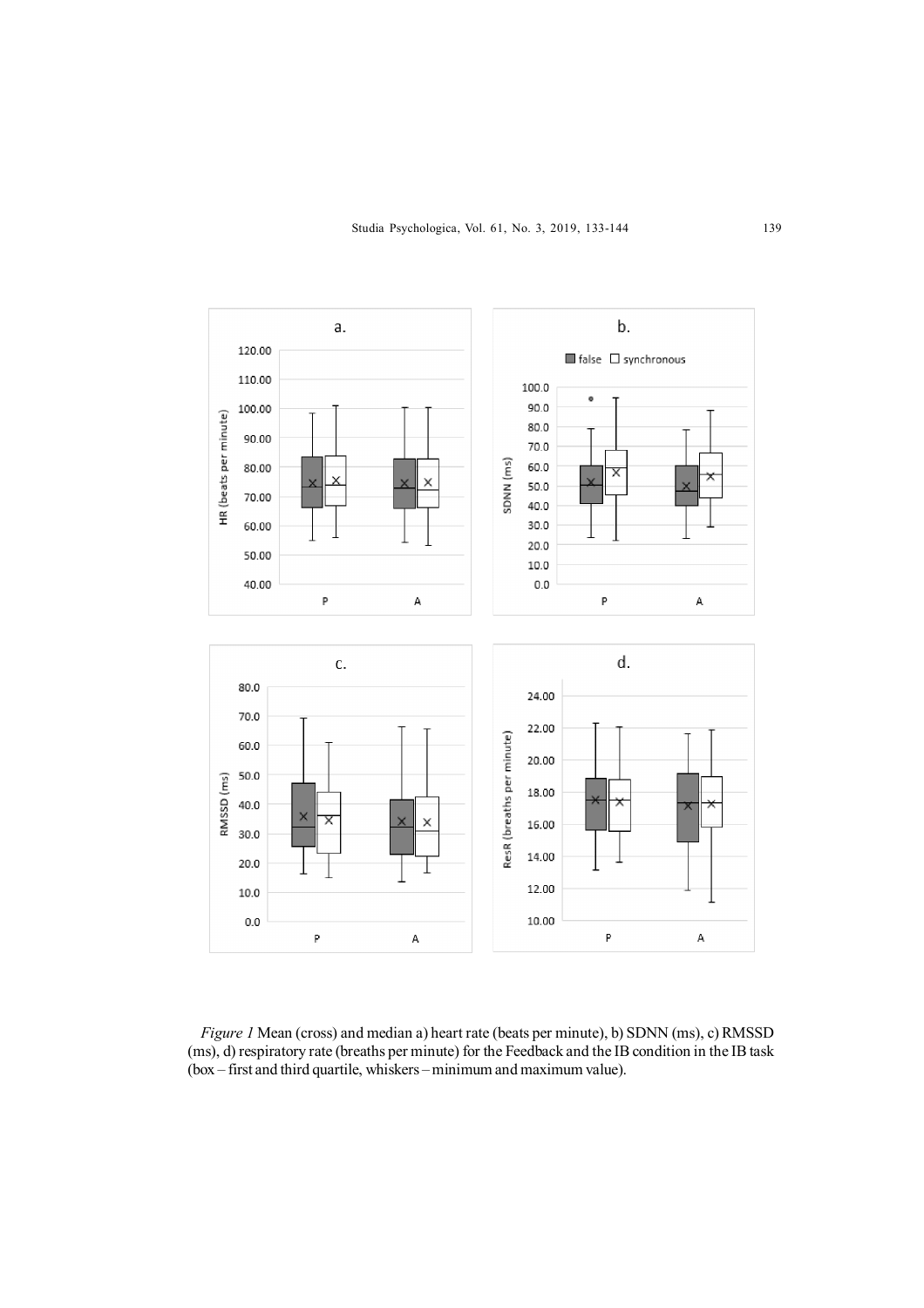

*Figure 2* Mean and 95% confidential interval a) heart rate (beats per minute), b) SDNN (ms), c) RMSSD (ms), d) respiratory rate (breaths per minute) for each condition in the IB task.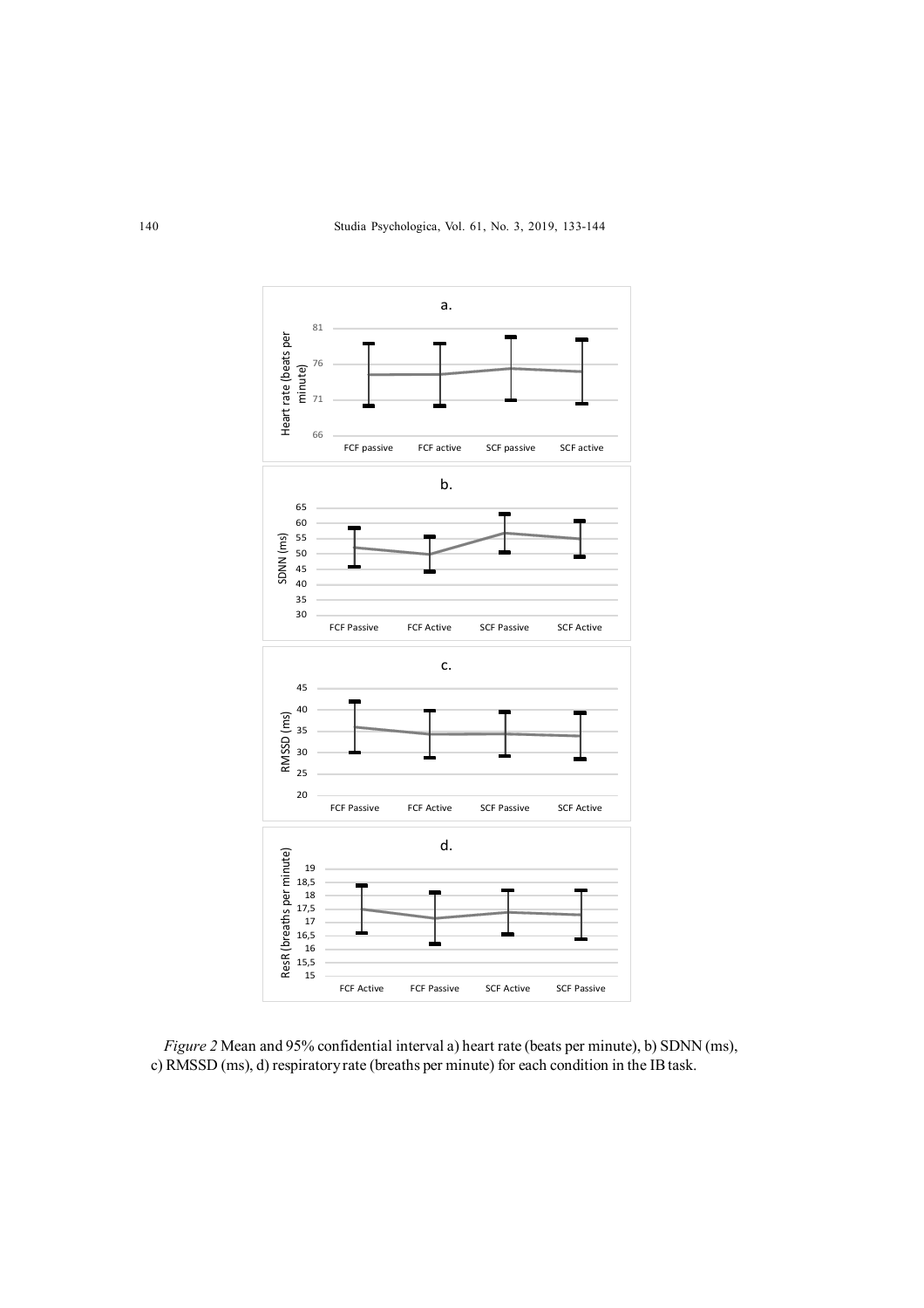Studia Psychologica, Vol. 61, No. 3, 2019, 133-144 141

|             | ANCOVA          |              |       |                  |            | Post hoc analysis        |                  |                  |                           |              |                   |                   |                   |
|-------------|-----------------|--------------|-------|------------------|------------|--------------------------|------------------|------------------|---------------------------|--------------|-------------------|-------------------|-------------------|
|             | effects         | DF           | F     | $\boldsymbol{p}$ | $\eta_p^2$ | groups                   | $\boldsymbol{t}$ | $\boldsymbol{p}$ | $\boldsymbol{p}$<br>corr. | mean         | <b>SE</b>         | 95% CI<br>- lower | 95% CI<br>- upper |
|             |                 |              | 18.19 | .000             | 0.42       |                          | $-4.95$          | .000             | .000                      |              |                   |                   | $-0.50$           |
| Heart       | Feedback        | 1            |       |                  |            | FCF P-SCF P              |                  |                  |                           | $-0.86$      | 0.17              | $-1.22$           |                   |
| rate        | Feedback        | $\mathbf{1}$ | 0.20  | .656             | 0.01       | <b>FCF A-SCF</b>         | $-2.29$          | .03              | .12                       | $-0.39$      | 0.17              | $-0.74$           | $-0.04$           |
| (bpm)       | $*$ IA<br>score |              |       |                  |            | A                        |                  |                  |                           |              |                   |                   |                   |
|             | IB.             | 1            | 0.44  | .513             | 0.02       | FCF P-FCF $A -0.09$      |                  | .93              | 3.80                      | $-0.03$ 0.30 |                   | $-0.65$           | 0.59              |
|             | $IB * IA$       | 1            | 0.14  | .715             | 0.01       | <b>SCF P-SCF A</b> 1.299 |                  | $\cdot$ 21       | .92                       |              | $0.44 \quad 0.34$ | $-0.26$           | 1.14              |
|             | score           |              |       |                  |            |                          |                  |                  |                           |              |                   |                   |                   |
|             | Feedback        | $\mathbf{1}$ | 6.30  | .019             | 0.20       | dif P-dif A              | $-2.49$          | .02              | .08                       | $-0.47$ 0.19 |                   | $-0.86$           | $-0.08$           |
|             | * IB            |              |       |                  |            |                          |                  |                  |                           |              |                   |                   |                   |
|             | Feedback        | $\mathbf{1}$ | 1.47  | .237             | 0.06       |                          |                  |                  |                           |              |                   |                   |                   |
|             | $*$ IB $*$ IA   |              |       |                  |            |                          |                  |                  |                           |              |                   |                   |                   |
|             | score           |              |       |                  |            |                          |                  |                  |                           |              |                   |                   |                   |
| <b>SDNN</b> | feedback        | 1            | 12.36 | .002             | 0.33       | FCF P-SCF P -2.796 .01   |                  |                  | .04                       | $-4.74$      | 1.70              | $-8.22$           | $-1.25$           |
| (ms)        | Feedback        | 1            | 0.10  | .75              |            | $0.004$ FCF A-SCF        | $-3.13$          |                  | $.004$ 016                | $-5.07$      | 1.62              | $-8.40$           | $-1.74$           |
|             | * IA            |              |       |                  |            | A                        |                  |                  |                           |              |                   |                   |                   |
|             | score           |              |       |                  |            |                          |                  |                  |                           |              |                   |                   |                   |
|             | <b>IB</b>       | 1            | 1.63  | .21              | 0.06       | FCF P-FCF $A$ 1.47       |                  | .16              | .64                       | 2.21         | 1.50              | $-0.89$           | 5.30              |
|             | $IB * IA$       | 1            | 0.05  | .82              | 0.002      | $SCF$ P-SCF A $0.89$     |                  | .38              | 1.52                      | 1.87         | 2.10              | $-2.44$           | 6.18              |
|             | score           |              |       |                  |            |                          |                  |                  |                           |              |                   |                   |                   |
|             | Feedback        | $\mathbf{1}$ | 0.03  | .86              | 0.001      | dif P-dif A              | 0.18             | .86              | 3.44                      |              | $0.33 \quad 1.90$ | $-3.50$           | 4.20              |
|             | $*$ IB          |              |       |                  |            |                          |                  |                  |                           |              |                   |                   |                   |
|             | Feedback        | 1            | 0.13  | .72              | 0.005      |                          |                  |                  |                           |              |                   |                   |                   |
|             | $*$ IB $*$ IA   |              |       |                  |            |                          |                  |                  |                           |              |                   |                   |                   |
|             | score           |              |       |                  |            |                          |                  |                  |                           |              |                   |                   |                   |

Table 2 *ANCOVA and Post hoc t-tests results for heart rate (bpm) and SDNN (ms)*

Table 3 *Wilcoxon signed-ranks test results for RMSSD (ms) and respiratory rate (bpm)*

|                  | Groups             | Ζ       | $\boldsymbol{p}$ | $\boldsymbol{p}$<br>corrected | $\mathbf{r}$ |
|------------------|--------------------|---------|------------------|-------------------------------|--------------|
| <b>RMSSD</b>     | <b>SCF P-FCF P</b> | $-1.52$ | 0.13             | 0.52                          | $-0.29$      |
|                  | <b>SCF A-FCF A</b> | $-0.74$ | 0.46             | 1.84                          | 0.14         |
|                  | <b>FCF A-FCF P</b> | $-1.24$ | 0.22             | 0.88                          | $-0.24$      |
|                  | <b>SCF A-SCF P</b> | $-0.66$ | 0.51             | 2.04                          | $-0.13$      |
|                  | dif Active-dif     | $-0.64$ | 0.52             | 2.08                          | 0.12         |
|                  | Passive            |         |                  |                               |              |
| Respiratory rate | <b>SCF P-FCF P</b> | $-0.63$ | 0.53             | 2.12                          | $-0.12$      |
|                  | <b>SCF A-FCF A</b> | $-0.60$ | 0.55             | 2.20                          | 0.12         |
|                  | FCF P-FCF A        | $-1.44$ | 0.15             | 0.60                          | $-0.23$      |
|                  | <b>SCF P-SCF A</b> | $-0.34$ | 0.74             | 2.96                          | $-0.06$      |
|                  | dif Active-dif     | $-1.08$ | 0.28             | 1.12                          | $-0.21$      |
|                  | Passive            |         |                  |                               |              |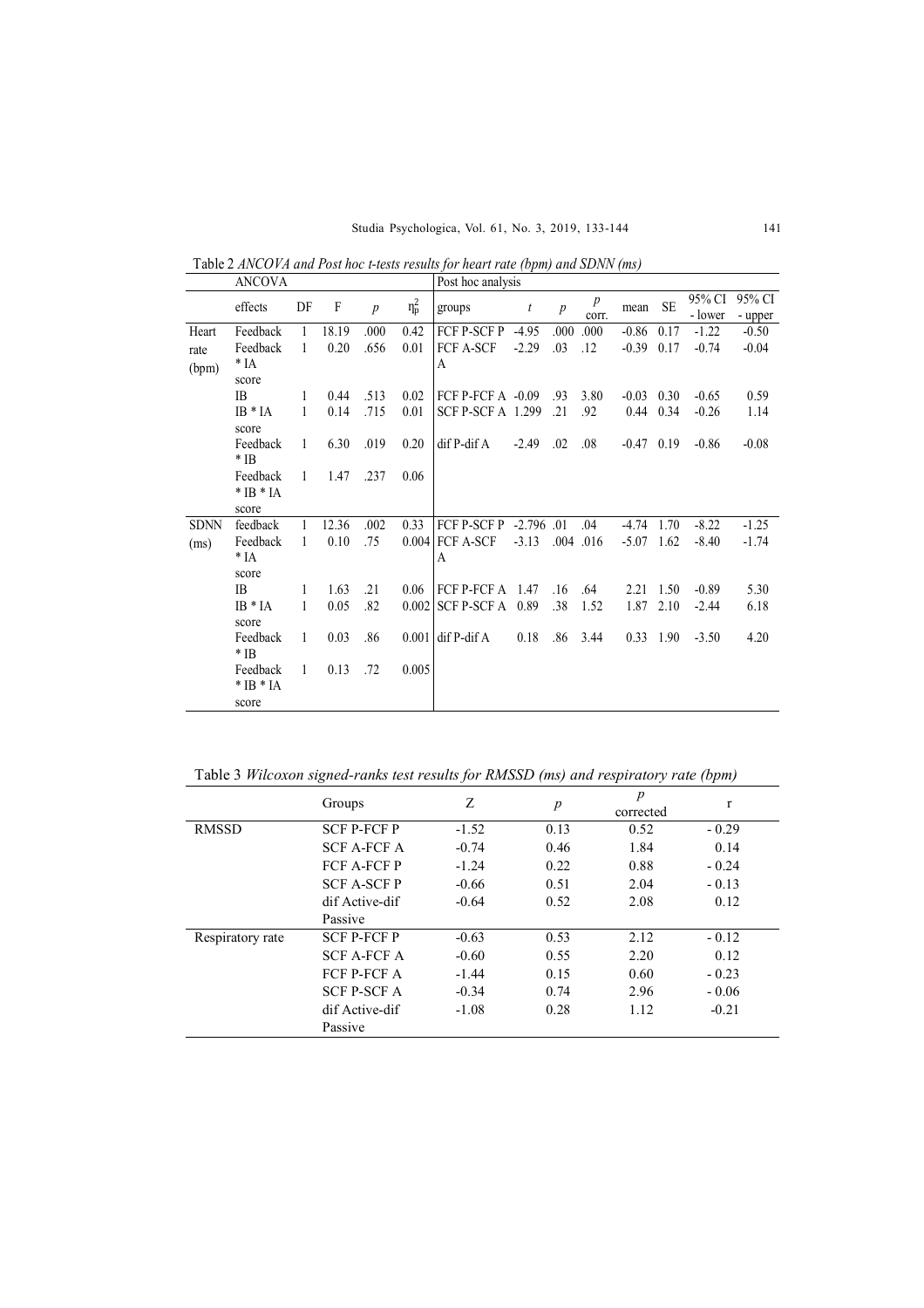the active condition (FCF Active vs. SCF Active) (mean =  $49.79$ ,  $SD = 14.52$ ) was also significantly lower  $[t(26) = -3.13, p = 0.02, Cohen's d =$ -0.60] than in the SCF blocks (mean = 54.86, *SD* = 14.72) (Table 1, Figure 1, Figure 2). There were no other significant results in paired *t*-tests (Table 2).

For the RMSSD, Wilcoxon tests showed no significant difference in HRV between conditions. The exact values are stated in Table 3. Spearman's correlation was run to determine the relationship between IA score and RMSSD in all conditions (FCF Passive, FCF Active, SCF Passive, SCF Active). There was no significant correlation between any condition and IA. Correlation coefficients did not exceed 0.29 and *p*values were higher than 0.52.

For the respiratory rate analysis, Wilcoxon tests showed no difference in respiratory rate between conditions. The exact values are stated in Table 3. Spearman's correlation was also run to determine the relationship between IA and ResR in all conditions (FCF Passive, FCF Active, SCF Passive, SCF Active). Correlation coefficients did not exceed 0.23 and *p*-values were higher than  $0.6$  in all conditions.

#### **Discussion**

This experiment investigated the changes in the HR, ResR and HRV measured as SDNN and RMSSD induced by FCF. The participants were exposed to alternating blocks of synchronous and accelerated false auditory cardiac feedback during two experimental tasks. The results demonstrated that false cardiac feedback affected the participants' HR, but in the opposite direction than hypothesized. There was a significant interaction between feedback and IB condition – the difference between FCF and SCF was greater in the passive condition than in the active condition. Although the HR was slower in the FCF blocks compared to the SCF blocks, the HRV measured as SDNN showed a conflicting result, being greater in the SCF blocks. This trend was not observed in HRV measured by RMSSD. Since RMSSD is an indicator of the short-term variability and SDNN reflects the overall variation within the RR interval series (Tarvainen et al., 2014), the results from these two analyses are not completely interchangeable. Interoceptive accuracy had no influence on any of the variables.

It was hypothesized that accelerated FCF would provoke an acceleration of HR and ResR and a decrease in HRV. Even though the HRV, measured as the SDNN, decreased in reaction to the FCF, the expected increase in the actual HR and ResR was not observed. In contrast, the FCF triggered a deceleration of the actual HR. After listening to the false heart beats, some participants reported that they tried to calm down when they noticed the change in the feedback. The aforementioned discrepancy between the hypothesis and the observed effect on HR could be due to the participants' successful attempt to down-regulate their HR during the FCF blocks.

There was a significant interaction between feedback and IB condition in HR. The HR was highest during synchronous feedback in the passive condition. This effect could be caused by varying attentional demands between the conditions of the task. The stimuli in the IB task were in auditory form, as well as the cardiac feedback and in the active condition, and also participants needed to pay more attention to the stimuli of the IB task than in the passive condition. Therefore, the effect of the cardiac feedback on the HR could have been mitigated in the active condition due to the separation of auditory attention.

Our results are contradictory to previous studies investigating the effect of FCF on physiological functions, which suggested that FCF had no effect on the participants' HR (Makkar & Grisham, 2013) or on skin conductance (Kleint et al., 2015). In contrast, Story and Craske (2008)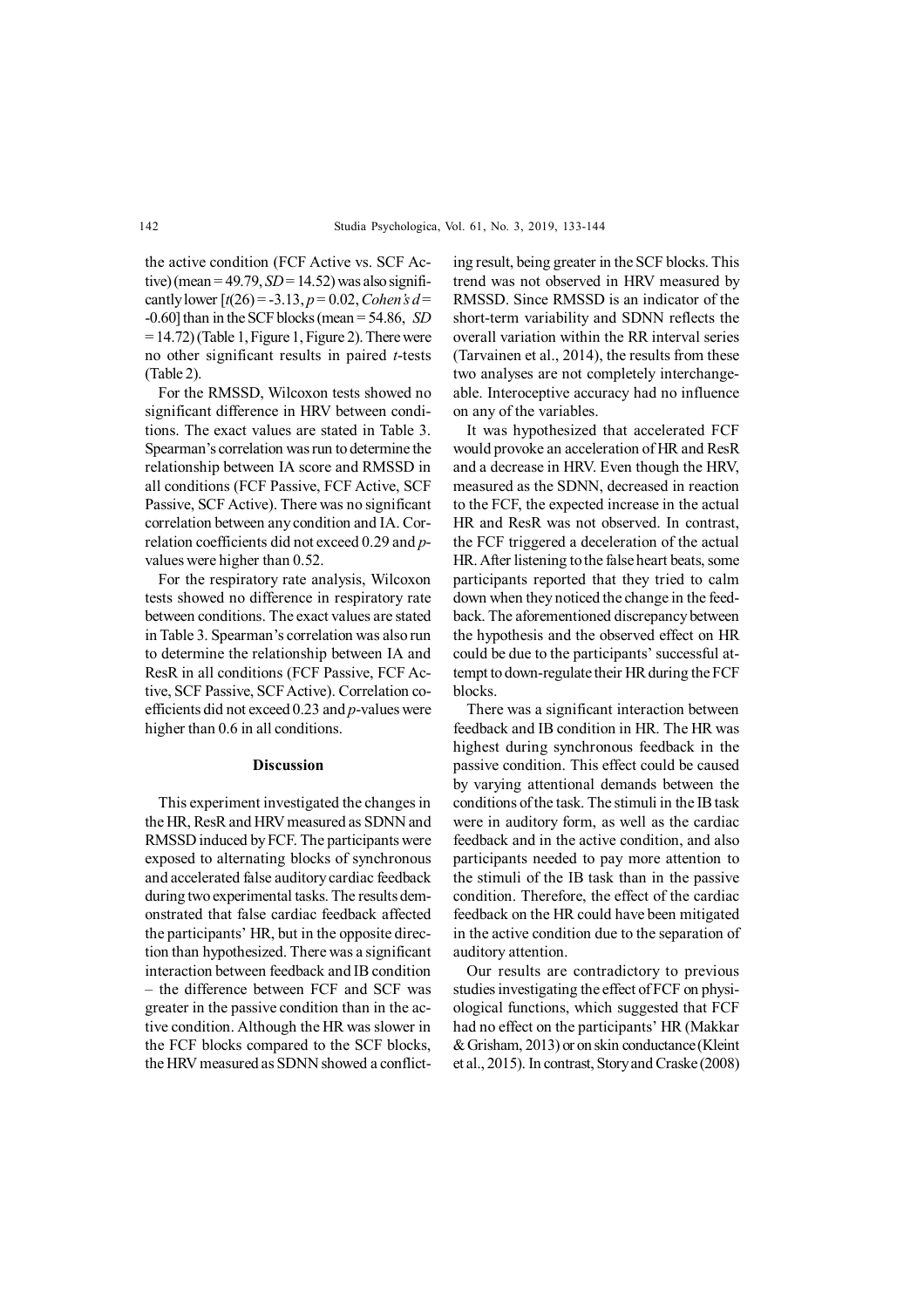reported that healthy participants had a higher HR in the false-feedback blocks compared to the true-feedback blocks. There was no study with a similar effect to ours with FCF triggering a deceleration of HR.

There was no correlation between interoceptive accuracy and HR, ResR and HRV. This is in contrast with Füstös et al. (2012), who found that individuals with a better interoceptive ability were more successful in down-regulating their emotional response to negative affect. The discrepancy in our findings might be due to the difference in auditory stimuli, which might have triggered a smaller negative affect that failed to trigger this down-regulatory reaction.

Our experiment has several limitations. First, no baseline recordings for HR, ResR and HRV were acquired. Due to that, it was impossible to compare HR, ResR and HRV during the resting state with changes during the synchronous and the false feedback. Second, the sinus tone form of the feedback could have been perceived as less authentic by the participants. A study by Kleint et al. (2015) showed that participants reacted more to false feedback in the form of a heartbeat tone than to sinus tone stimulation. It is possible that a heartbeat form of auditory stimulation would have been perceived as more authentic and would have triggered different cardiac and respiratory changes. Third, participants' ability to discriminate between FCF and SCF was not explored systematically. Participants were questioned if they noticed changes in the feedback but more detailed questioning was not included in the debriefing. For that reason, the assumption that the observed decrease of heart rate during FCF is due to participants' effort to calm-down was based on information gathered during debriefing. Finally, our task could have been more challenging for the participants because both the false feedback and the stimuli used in the IB task were in an auditory modality.

# **Conclusion**

The present study broadens findings about the possible effects of FCF on cardiac activity of healthy subjects. FCF elicited a change of HR in the opposite direction than was observed in previously published single study (Story & Craske, 2008), possibly due to the successful downregulation of participants' heartbeat in reaction to accelerated cardiac feedback. Therefore, factors affecting participants' reaction to FCF should be considered in future studies, e.g. the levels of participant's awareness of cardiac feedback falsity or the negative affect associated with various auditory forms of cardiac feedback.

#### **References**

- Barrett, L. F., & Simmons, W. K. (2015). Interoceptive predictions in the brain. *Nature Rewiews Neuroscience, 16*(7)*,* 419–429. doi: 10.1038/nrn3950
- Berntson, G. G., Lozano, D. L., & Chen, Y. J. (2005). Filter properties of root mean square successive difference (RMSSD) for heart rate. *Psychophysiology*, *42*(2), 246–252. doi: 10.1111/j.1469-8986. 2005.00277.x
- Bogaerts, K., Notebaert, K., Van Diest, I., Devriese, S., De Peuter, S., & Van den Bergh, O. (2005). Accuracy of respiratory symptom perception in different affective contexts. *Journal of Psychosomatic Research*, *58*(6), 537–543. doi: 10.1016/j. jpsychores.2004.12.005
- Dimitriev, D. A., Dimitriev, A. D., Karpenko, Y. D., & Saperova, E. V. (2008). Influence of examination stress and psychoemotional characteristics on the blood pressure and heart rate regulation in female students. *Human Physiology*, *34*(5), 617–624. doi: 10.1134/S0362119708050101
- Domschke, K., Stevens, S., Pfleiderer, B., & Gerlach, A. L. (2010). Interoceptive sensitivity in anxiety and anxiety disorders: An overview and integration of neurobiological findings. *Clinical Psychology Review*, *30*(1), 1–11. doi: 10.1016/j.cpr.2009.08.008
- Füstös, J., Gramann, K., Herbert, B. M., & Pollatos, O. (2012). On the embodiment of emotion regulation: Interoceptive awareness facilitates reappraisal. *Social Cognitive and Affective Neuroscience*, *8*(8), 911– 917. doi: 10.1093/scan/nss089